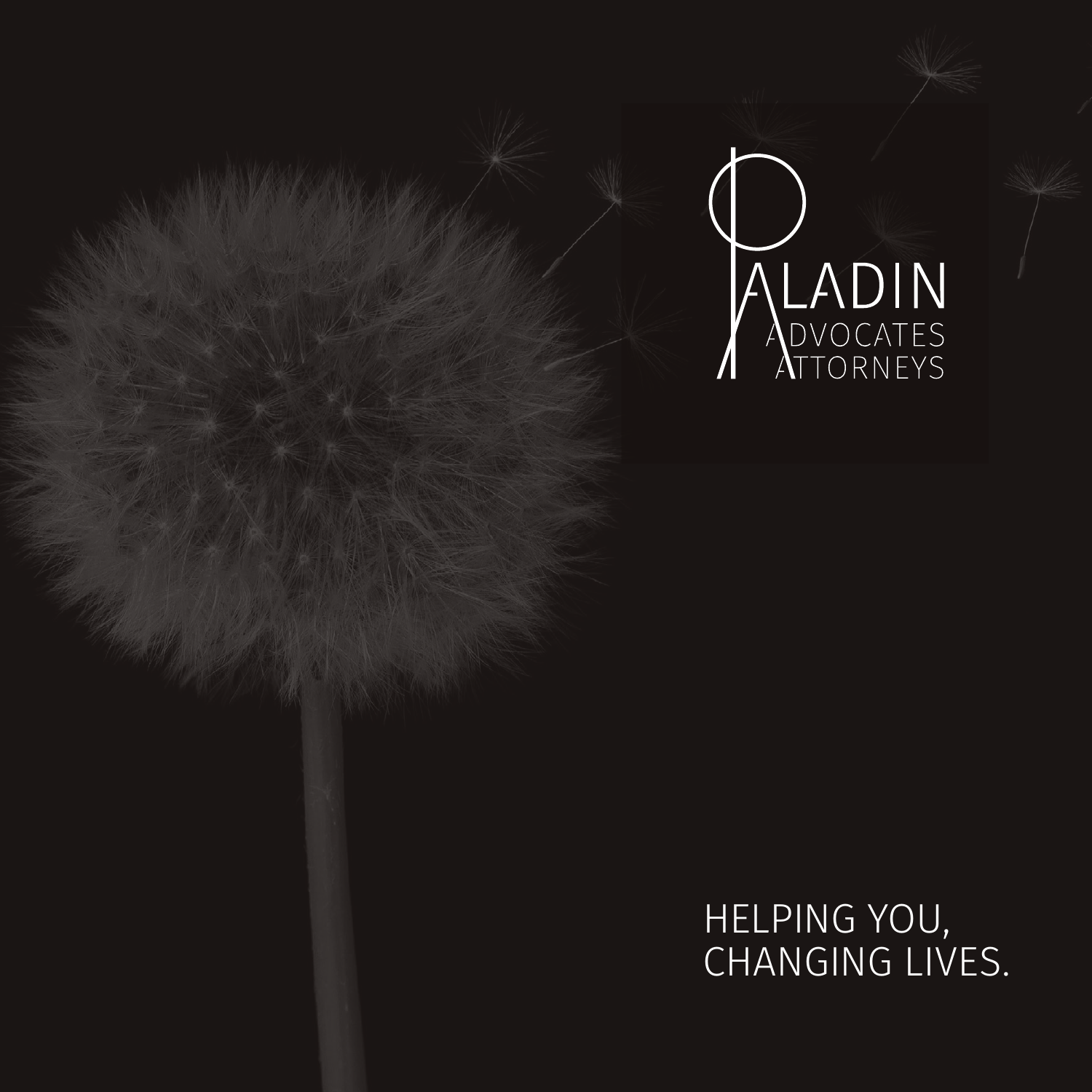

# OUR SERVICES

- > Health & Welfare Attorneys
- > LPAs & EPA registration
- > Deputyship applications
- > Court of Protection
- > Mental capacity
- > Local authority disputes
- > Dementia care law
- > NHS continuing healthcare
- > Healthcare Advocates
- > Hospital discharge planning
- > 24-hour live-in care packages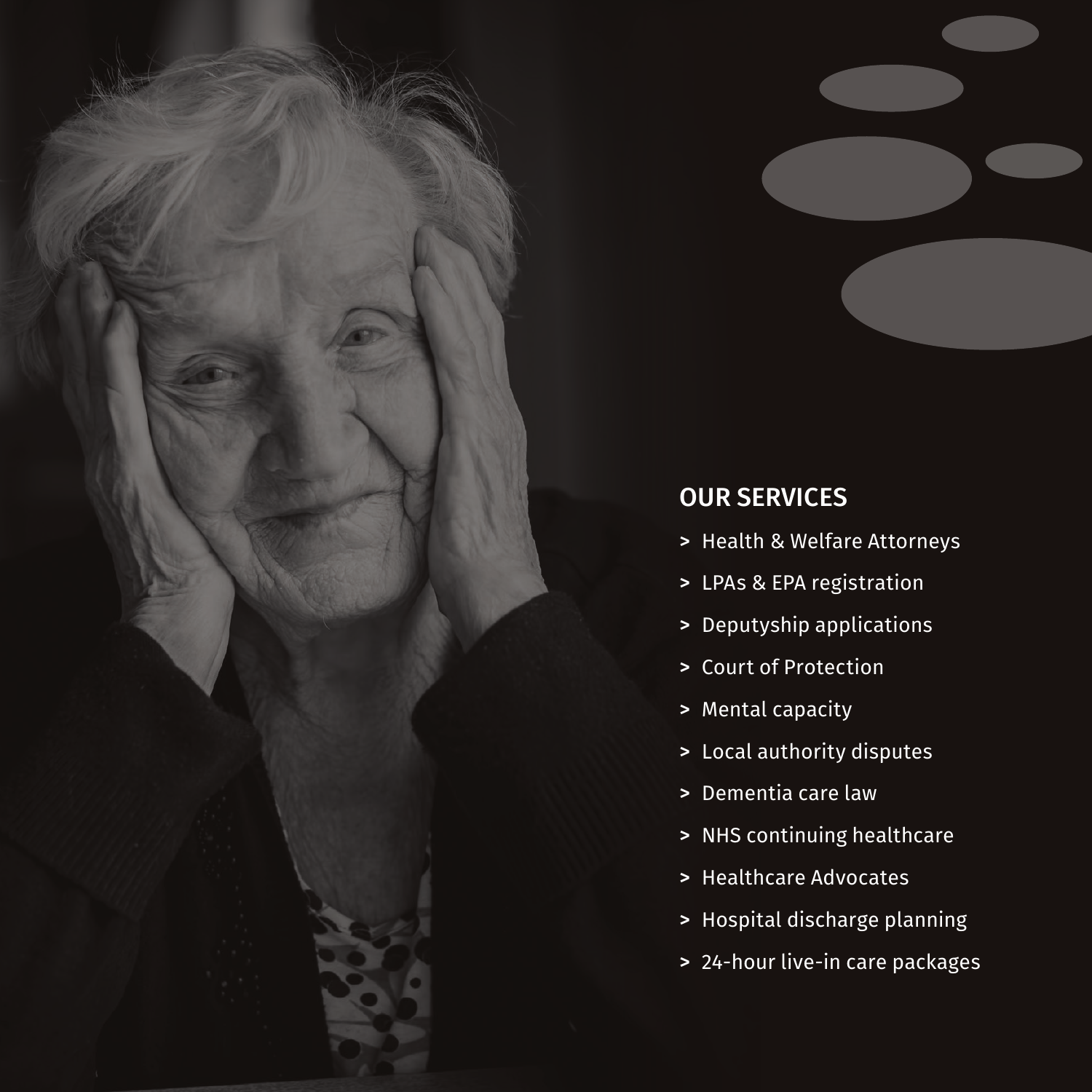

#### WORKING WITH YOU

#### A service born of personal experience

A passionate advocate determined to make a difference to people's lives, Anne Reed and her experienced team have created a specialist service not only to navigate clients through the maze of health and social care provision but also to offer practical support by acting as a professional Attorney for both Health & Welfare and Property & Finance. Working alongside our clients we strive to implement and achieve our clients' wishes and meet their needs on a day to day basis.



Having witnessed events at both a personal and professional level, the decisions clients are faced with, often at a time of crisis, can be hugely challenging. Being able to source relevant information and offer 'solutionbased' pragmatic help is invaluable.

At Paladin Advocates & Attorneys we aim to offer clear, concise and practical help. Through our extensive network of professional contacts we are able to connect our clients to a full range of services.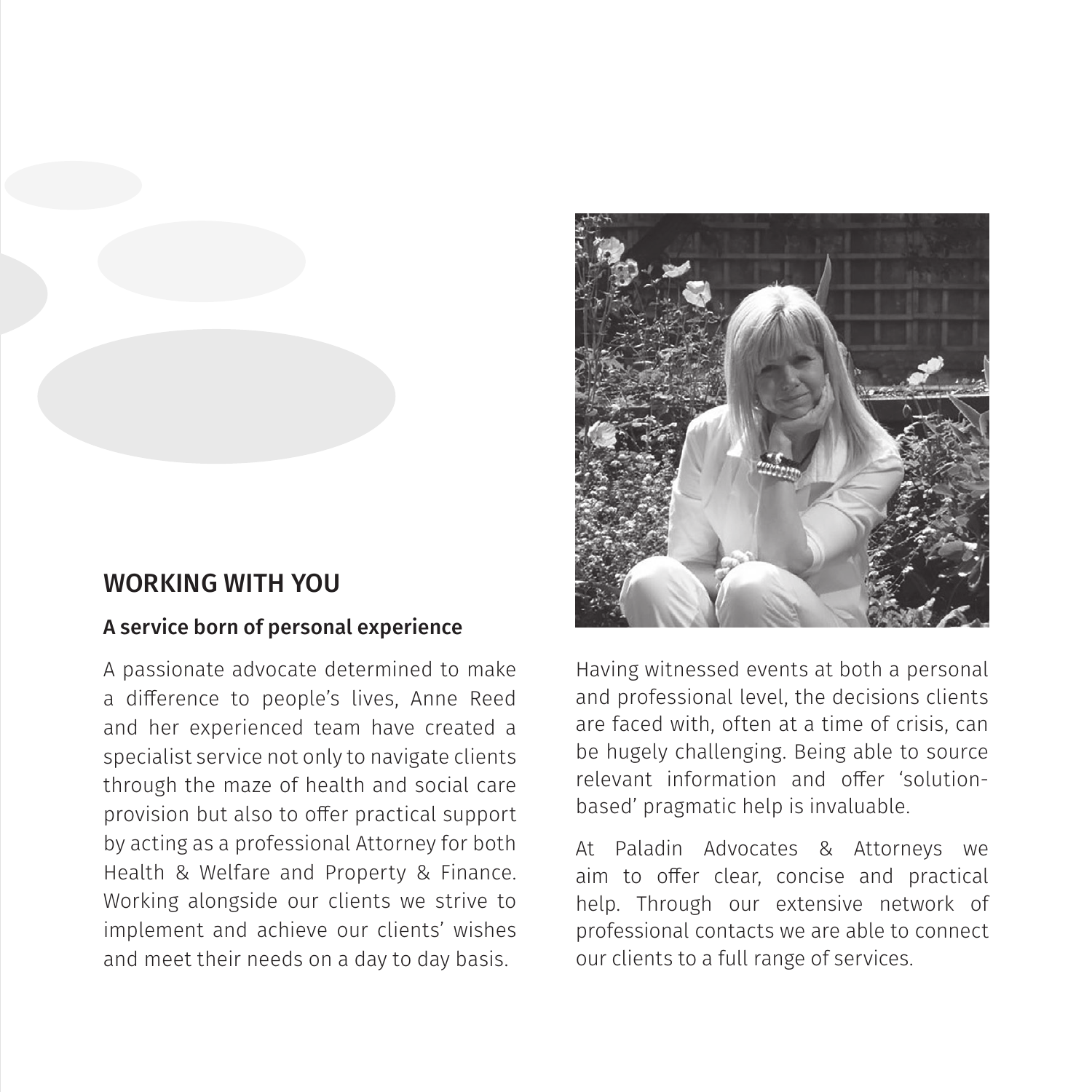### TAILORED SOLUTIONS TO MEET YOUR NEEDS.

With over 40 years of working in health, social care and legal practice, Anne's experience and most commonly expressed priority by individuals is their desire to maintain their independence. Loss of Capacity to make decisions about their lives, physical illness and disability together with the fear of losing their home and associated financial consequences, all factor highly in issues to resolve.

Ill health, disability or an accident can mean your independence and life can change in an instant. Sadly many clients and families do not ever speak about the "what if" scenario and the need for care which so often means there are no plans in place to advise on health and welfare or manage day to day finances. In our experience there is no one manual which covers such eventualities given everyone's circumstances are so unique.

Developing a service that can both professionally advise and implement practical support to address such fears is the foundation upon which Paladin Advocates & Attorneys was created.

Paladin Advocates & Attorneys finds solutions to optimise each client's quality of life.

The expertise and passion with which Anne and her team are able to advise means you will be informed, guided and supported every step of the way.

Many of our existing clients do not have family to support them – or simply too far away to offer practical support. That's where we are able to step in, organise, arrange and quite simply manage our client's needs, choices and individual wishes. From arranging 24 hour live in care, to managing day to day finances, we do whatever it is our clients are unable to do – ensuring they can maintain their independence.

Caring for clients locally and across the UK, Paladin Advocates & Attorneys offers families the opportunity to understand the options, the legal and technical jargon, define a plan and provide optimal solutions. Knowing you are just a telephone call away from receiving help and support will provide the much needed reassurance and peace of mind.

We are a small team which means you will receive a personal service – always a friendly voice to take your call assured our knowledge and expertise will be able resolve the circumstances which may arise.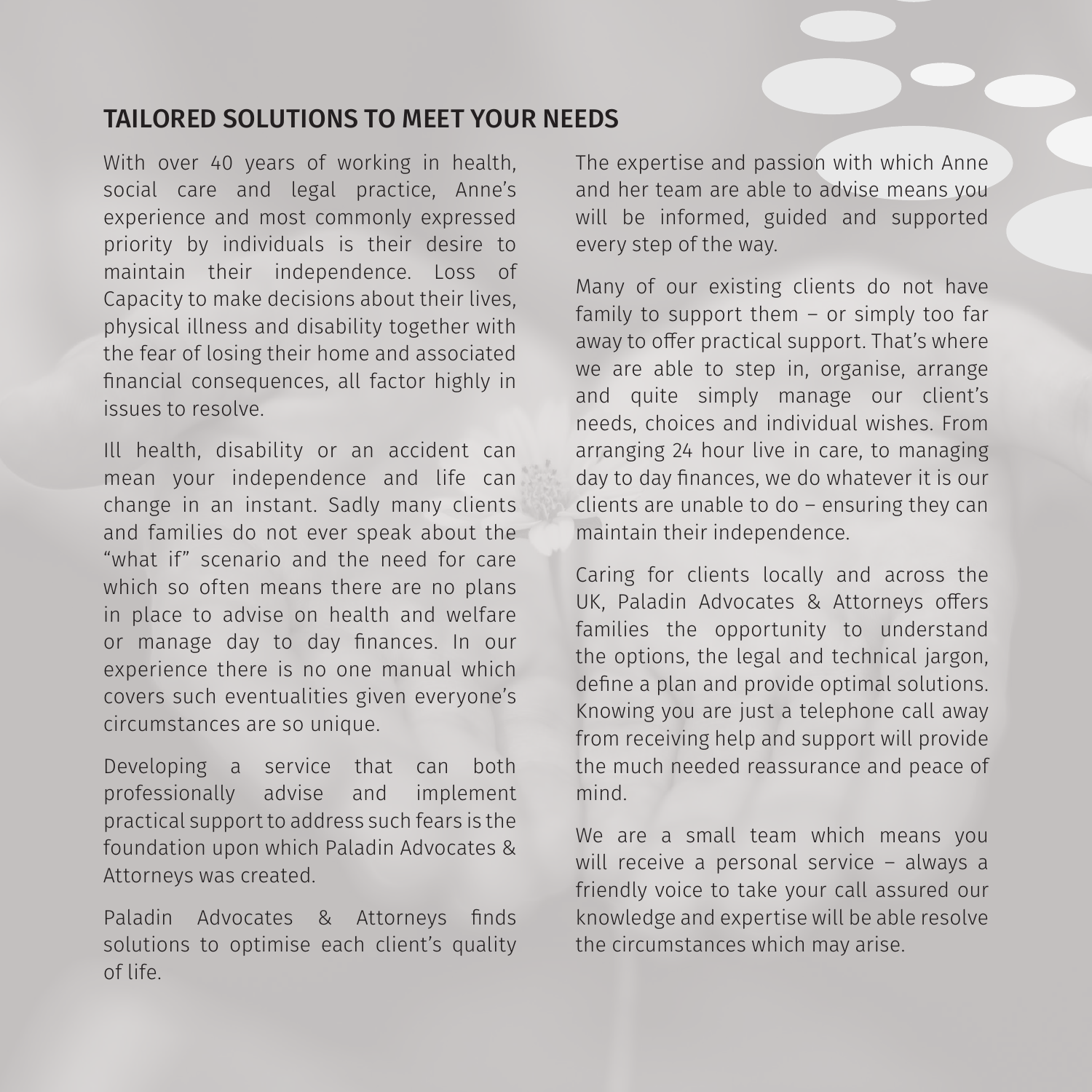#### WE CAN ASSIST WITH

- > Suddenly taken ill, hospitalised and not knowing what next steps to take?
- > Who would you want to make decisions in the event you were unable?
- > If someone loses capacity and there are no LPAs in place what are the options?
- > Diagnosed with Dementia and need to know what rights and options are available?
- > Where would you like to receive care in later life? Home, Nursing Home or residential care?
- > Want to retain your home? How to secure your home and savings without creating a deliberate deprivation of assets.
- > What are the options to fund the care you need?
- > Arranging and releasing capital through equity release.

Paladin Advocates and Attorneys can prepare and register Lasting Powers of Attorney and also be appointed to act as your professional Attorneys for both Health and Welfare and Finance. We prepare Deputyship applications, aswell as advising appointed Attorneys and Deputies in their roles and responsibilities. We can arrange and monitor the provision of 24-hour live-in care specially customised to your individual needs. As Advocates we represent and challenge NHS and Social Service provision and funding assessments. Experienced as both clinical and legal specialists in all aspects of Community Care, we are able to signpost and connect with a range of expert professionals who will be able to help you.

#### A FRIENDLY SERVICE

We are a friendly and approachable service so please give us a call and see how we can help make a difference to your life.

# 01822 610303